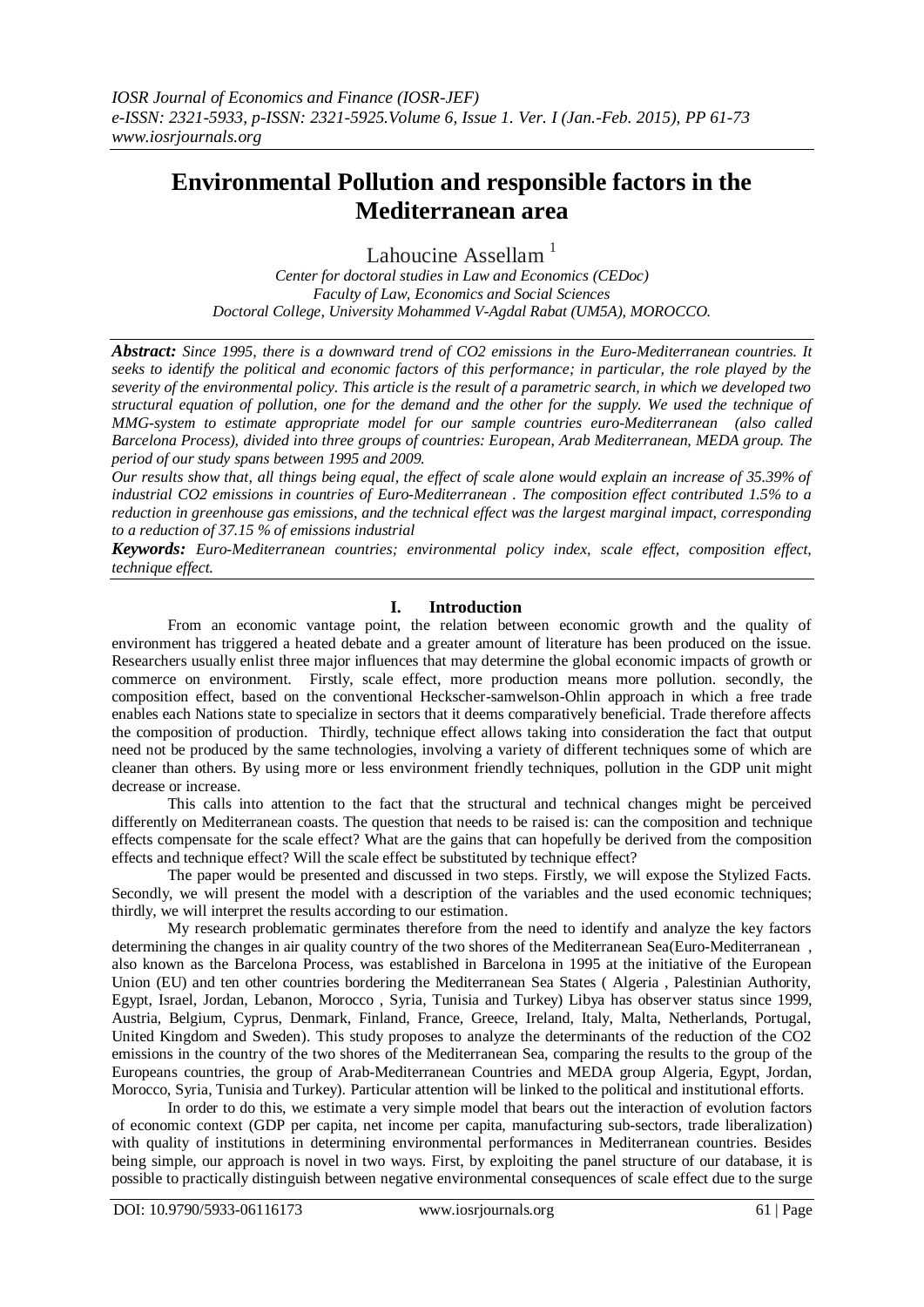in economic activity and the positive consequences that ensue from a halt in the growth of polluting economic activity knowing that the first effects are due to the increase in economic activity and second engendered by the severity in environmental politics and a change in industrial production structure. Then, using the methodology of a system of simultaneous equations, we can simultaneously analyze the effects of economic factors and those of political factors on industrial air pollution.

### **II. Stylized Facts**

The curve of the Euro-Mediterranean countries shows a decrease in the average annual CO2 emissions between 1995 and 2009 (Fig 1)



Source: World Bank database (World Development Indicators, 2010 )

Concerning the European countries, between 1990 and 2009, the CO2 emissions are decreased by 30%, with the exception of Austria and Netherlands which present a tendency of an increase. Six big bordering countries of the European Union; Germany, France, Italy, Spain, United Kingdom and Netherlands) alone are having about 80% of the responsibility of the total emissions of carbon dioxide (CO2) of the region. The South and Eastern Mediterranean countries present a tendency to increase the emissions level, with the exception of Lebanon and which show a decrease of emission respectively of 57%.

CO2 pollution is mainly due to three sources: residential (housing and offices), industry and transport. Over 80% of CO2 emissions from South and East Mediterranean were issued by four countries (Egypt, Turkey, Algeria and Syria); Turkey is responsible for the lion's share, about 40% of the emission and Egypt 27%. Four countries are hydrocarbons exporters (Algeria, Libya, Egypt and Syria) and export 50% of its oil and 90% of their gas to other Euro-Mediterranean Countries. Egypt knows during this period an important implementation of energy-intensive industries (cement and fertilizer, etc ...) and contains a capital city (Cairo) which is densely populated and very polluted in the region (over 15 million). In Algeria, emissions are associated with the production, processing and transportation of hydrocarbons, its sector represents a significant share of economic activity, the energy sector is the major source of CO2 emissions. GHG emissions (greenhouse gas) in Turkey are largely caused by energy sector with 70 %, followed by the industrial production. The Syrian economy is based on agriculture, oil, industry and tourism.

This upward trend in pollution emission of CO2 could be explained mainly by the nature of the mining economy, copy development models poorly adapted to its specificities, and powerless environmental governance of the countries in question.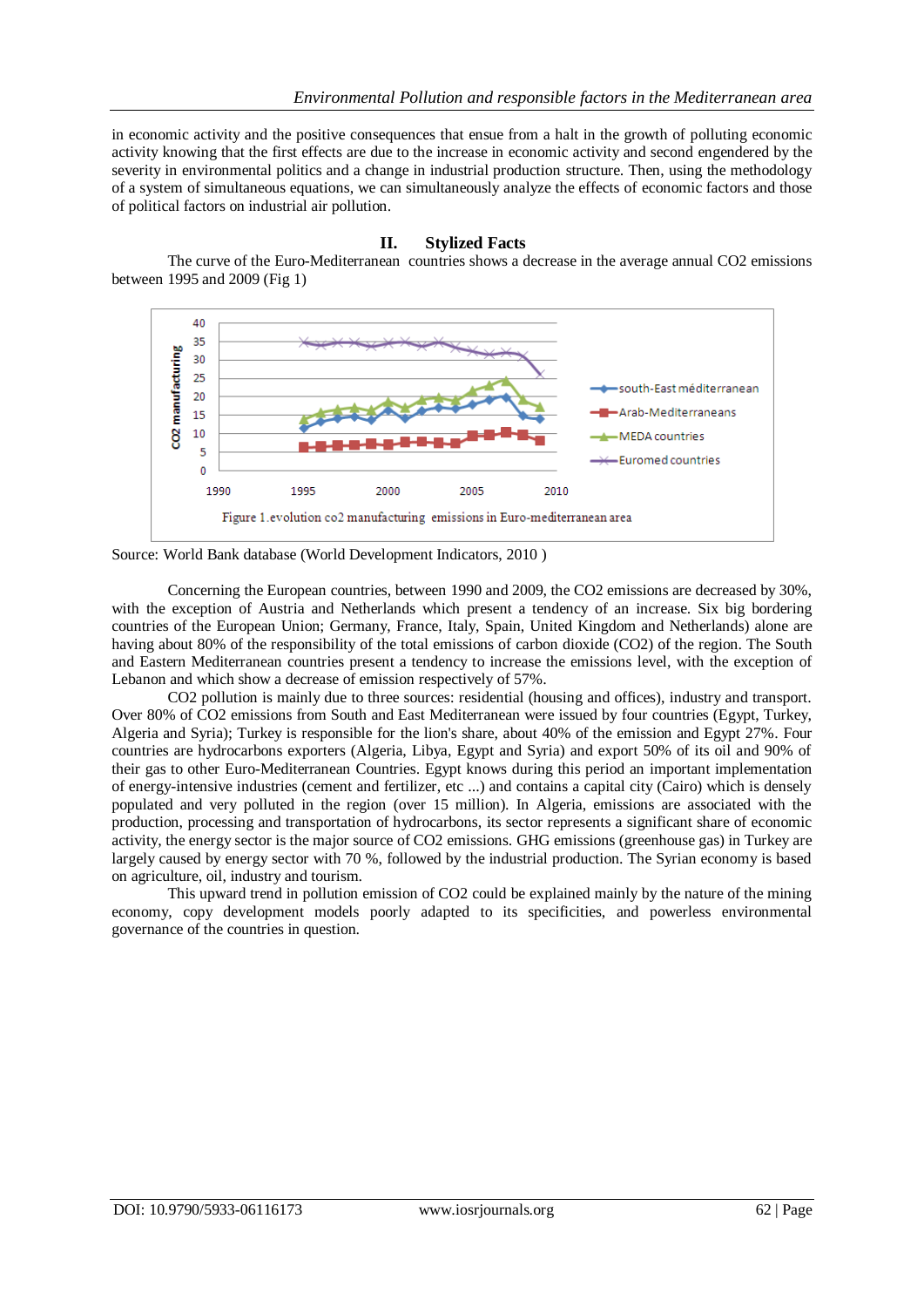

Source: World Bank database (World Development Indicators, 2010 )

All the Euro-Mediterranean countries seek to more effectively address environmental problems. They have implemented environmental policies; however, if the Mediterranean environmental performances are effective in the European Countries, they are less effective in the Southern and Eastern Mediterranean Countries (SEMED). The policies of the environment in ECOEP aimed at protecting and improving the quality of the environment are based on the principles of precaution and preventive action, principle of rectification at source and "polluter payer" principle. These policies are participatory, transversal, and integrated into the framework of the European Union.

In the countries of SEMED, the environmental policies are corrective. They aim to address certain specific problems, setting limits on the emission intensity and emission limits in absolute terms in certain activity sectors. The environmental governance in countries SEMED is powerless towards the challenges of environmental performance. The capacities of the local authorities are limited. As a result, the cooperation of sectoral policies (agriculture, energy, water, transport, tourism) has little integrated the environmental dimension.

# **III. Econometric Strategy**

# **3.1***.* **Model specifications**

We opt for a modeling panel data. Thus, the index (i) is the characteristic of the country while the index (t) is the characteristic of the longitudinal dimension. The sample of our study consists of the countries of the Euro-Mediterranean . The observation period extends from 1995 to 2009, 15 years. For all countries, we have the same years of observations. This gives us a balanced panel.

The basic model is a system of equations consisting of supply and demand functions of pollution. We write the system of two equations as follows:

$$
\left\{ \begin{aligned} Y_{1,ij} &= \alpha_{ij} \, Z_{1,ij} + \epsilon_{1,ij} \\ Y_{2,ij} &= \beta_{ij} \, Z_{2,ij} + \epsilon_{2,ij} \\ Y_m &= Z_m \beta_m + \mu_m \end{aligned} \right.
$$

Where  $Y_m$  is the vector of the dependent variables,  $Z_m$  is the matrix (HT×Km) of regressors, some of which may be endogenous as will be discussed later,  $\beta_m$  is the vector (Km  $\times$  1) to estimate parameters and  $\mu_m$  is the vector of error terms. This system of equations can be written in a more compact form :  $y = Z\beta + \mu$  where Y is the vector  $(2 \times 1)$  of dependent variables (CO2 emissions, the index of the severity of the environmental policy ),  $Z(2, G)$  est the matrix of regressors  $Z_1 = \{$  severity of environmental policy index (EPS<sub>it</sub>) the PIB is at constant prices (pibconstant<sub>it</sub>), the added value of the manufactured sector  $(PIB_{manuf}$ <sub>it</sub>), chemicals industry value (chimie<sub>it</sub>), Food beverages and tobacco (*alimentation*<sub>it</sub>), machinery and transport equipment (machine<sub>it</sub>), textiles and clothing (textile<sub>it</sub>), other manufacturing (autre<sub>manuf it</sub>), trade openness (Openess<sub>it</sub>), the severity of the environmental policy, capital stock reported to work, interaction term of openness and capital stock (Open\_kl it), interaction term of openness and net income per capita (Rh\_Open<sub>it</sub>), interactive term of openness and severity of environmental policy (Open\_Eps  $_{it}$ ), and (Z<sub>2</sub> = { polluting emissions of CO2 (co2manuf<sub>it</sub>), the per capita net income (Rhnet<sub>it</sub>), the index of political instability (instab<sub>it</sub>), the corruption index (corrup<sub>it</sub>) and the index of democracy (democ<sub>it</sub>)}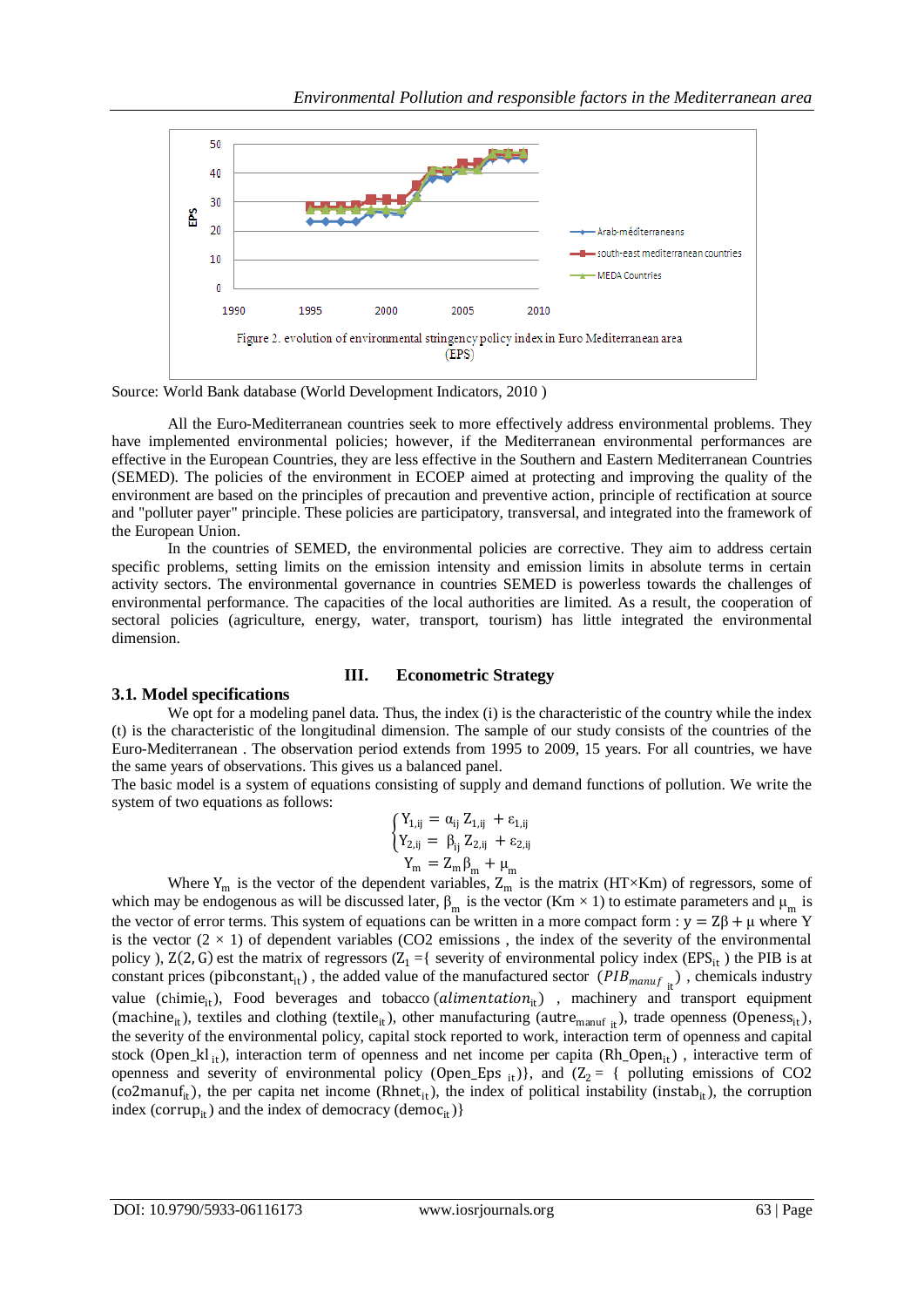$EPS_{it} = \alpha_1 + \alpha_2 \text{co2}$ manuf<sub>it</sub> +  $\alpha_3$ instab<sub>it</sub> +  $\alpha_4$ corrup<sub>it</sub> +  $\alpha_5$ Rhnet<sub>it</sub> +  $\alpha_6$ democ<sub>it</sub> +  $\varepsilon_{it}$ 

CO2manuf<sub>it</sub> =  $\beta_1 + \beta_2 EPS_{it} + \beta_3$ pibconstant<sub>it</sub> +  $\beta_4$ alimentation<sub>it</sub> +  $\beta_5$ chimie<sub>it</sub> +  $\beta_6$ machine<sub>it</sub>

 $β<sub>8</sub>$ textile<sub>it</sub> + β<sub>7</sub>PIB<sub>manuf it</sub> + β<sub>8</sub>autre<sub>manuf it</sub> + β<sub>9</sub>Openess<sub>it</sub> + β<sub>10</sub>  $\frac{K}{L}$  $\frac{1}{L_{it}} + \beta_{11}$ Rh\_Open<sub>it</sub>

+ $\beta_{12}$ Open\_Eps <sub>it</sub> + Open\_kl<sub>it</sub> +  $\varepsilon_{it}$ 

### **3.2. Data description 3.2.1. Dependent variables**

 $\overline{\mathcal{L}}$  $\mathbf{I}$  $\mathbf{I}$  $\mathbf{I}$  $\mathbf{I}$  $\mathbf{I}$  $\mathbf{I}$ 

 $\mathbf{I}$  $\mathbf{I}$  $\mathbf{I}$  $\mathbf{I}$  $\mathbf{I}$  $\overline{1}$ 

# **3.2.1.1. CO2 emission**

In the absence of a single measure of environmental quality. In our study, the choice of carbon dioxide (CO2) is explained by several factors:

- 1. The pollutant is a byproduct of the production of goods that is emitted in large quantities in polluting industries;
- 2. Statistics of carbon dioxide emission for all the countries in time series are available, which is not the case for all other pollutants;
- 3. It is associated with the reduction technologies of pollution;
- 4. CO2 is a proximate cause of greenhouse gas emissions that cause global warming by infrared radiation from the earth absorbent;
- 5. It is subject to regulation because of its harmful effect on the population;

# **3.2.1.2. The index of the severity of environmental policy (EPS)**

Walter and Ugelow (1979) [1] are among the first who attempted to measure the severity of the environmental policy of the country. Dasgupta et al. (1995) [2]developed comparative indices, are to identify the performance of environmental policy for 31 countries. Several indices to measure the severity of environmental regulations are constructed by the following authors. In another study, developed comparative indices, are to identify the performance of environmental as; Van Beers and Van den Bergh (1997) [3], Birdsall and Wheeler (1992) [4], Eliste and Fredriksson (2002) [5], Ederington and Al. (2003) [6], Dasgupta and Al. (1995) [2], Cagatay and Mihci (2003) [7], Zugravu, N., Millock, K. and G., Duchene, (2007) [8].

We calculate a composite index based on a set of variables:

- 1. Multilateral Environmental Agreements (MEAs): signed by a country: it is considered that MEAs expresses the willingness of government to harmonize its environmental policy with international standards. The more agreement signed by the government, the greater the domestic legal arsenal environmental improves and becomes more efficient. Thus, the State adopts more laws and regulations to prevent, reduce and control pollution.
- 2. Density of Non-governmental Organizations (NGOs) per capita : represented by the number of members of international NGOs to one million inhabitants . As mentioned by Dasgupta, Laplante and Mamingi (2001) [9], Smarzynska and Wei (2004) [10], international NGOs sensitize local people to environmental issues, and also put pressure on governments to encourage them to respect the laws. A relatively larger presence of NGOs in a country involves more stringent environmental regulations.
- 3. Number of ISO 14001 certified companies (ISO14001) weighted by GDP: We identified for each country the number of ISO 14001 certifications, normalized by the GDP of this country.
- 4. Program membership Responsible Care®, a voluntary global initiative of the chemical industry under which companies, represented by national associations, work together to improve safety and environmental performance and to communicate with stake holders concerned about their products.

Taking into account the legislative and economic and social dimensions. The average, maximum and minimum values are respectively one, four and seven (table1 in Annex). The assumption of the index is that the government is forced to pursue an effective policy under the pressure of the influential groups (NGO). The civil societies (lobbyists) are able to counteract the natural tendency of the collusion between public authorities and territorial groups by requiring law enforcement and sanctioning patronage abuses. We propose to calculate the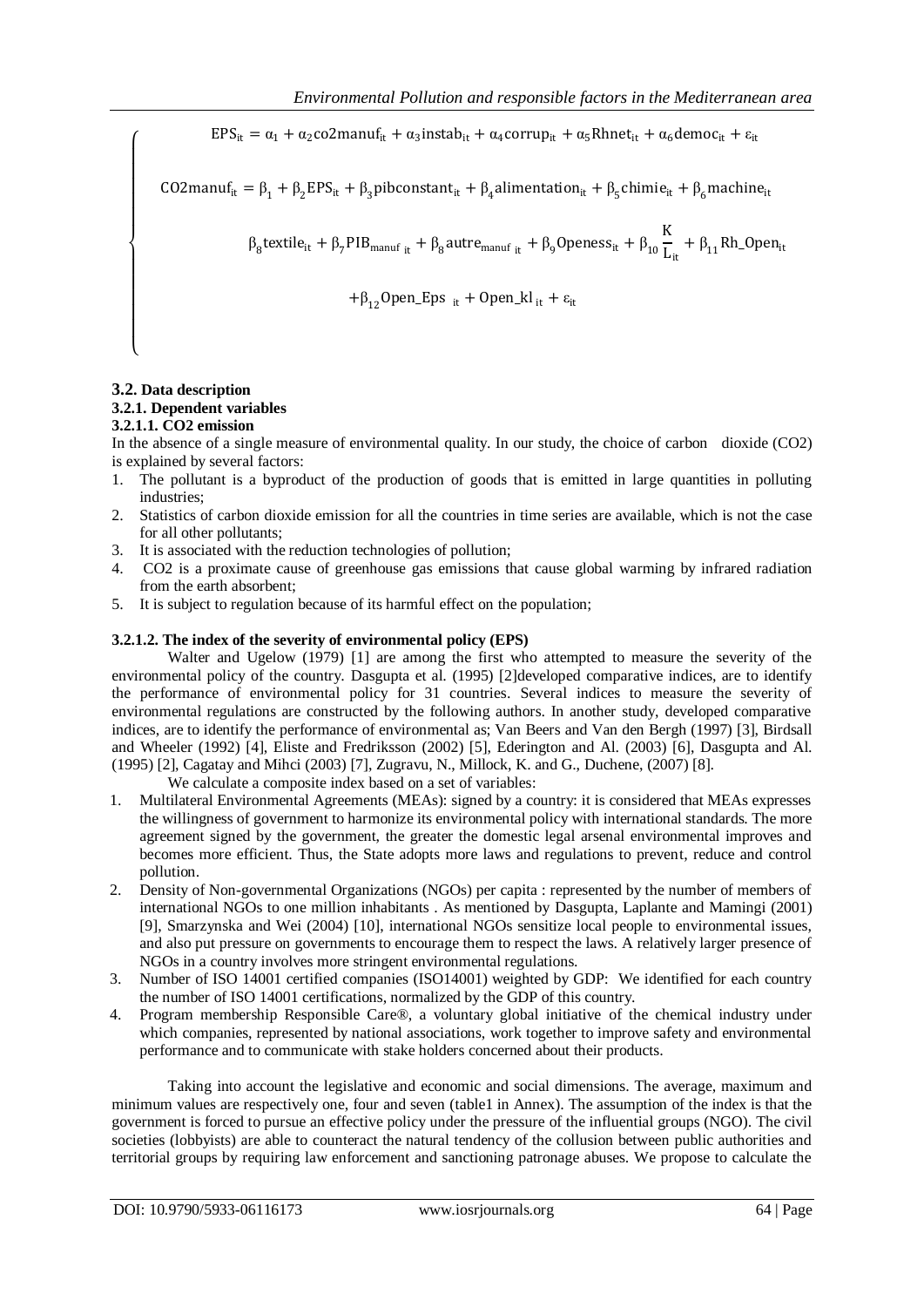index of severity of environmental Policy (EPS) from all previous variables. Using the technique of multiple factor analysis (MFA) that allows the aggregation of heterogeneous variables in a single measurement.

### **3.2.2. The independent variables**

The following section deals with different independent variables of our model (table1 in Annex).

### **3.2.2.1. Capital-labor ratio**

It allows, thus, to reflect a country's endowments factor, The capital-labor ratio:  $k l_{it} = \frac{k_{it}}{l_{it}}$  $\frac{\kappa_{\text{it}}}{I_{\text{it}}}$  . We

calculate the stock of physical capital (kit) by the perpetual inventory method of Van Pottelsberghe (1996) [11]. So, the stock of the capital "K" of the year "t" equals to its stock with "t-1" adjusted of an average depreciation plus the investment "I" in t,  $k_{it} \square \square \square \square \square \square \square k_{t-1} \square \square \square \square$  where It is the gross fixed capital formation (GFCF) and  $\delta$  is average depreciation ( $\delta$  =7%, Benhabib and Spiegel (1994), [12]). The stock of productive capital initial k0 equals the investment initial I0 divided by the sum of the annual growth rate g of the investment I1 (which equals to that of the capital and of the product in stationary state) and of the average depreciation ( $\delta$ ) of the physical capital : K<sub>0</sub> =  $\frac{I_0}{\sigma + 1}$  $\frac{10}{g+\delta}$ .

Labor factor (it): the active population

### **3.2.2.2. Openness to international trade**

A quite simple and widespread indicator to reflect a nation's the degree of Openness to international trade is the ration of the sum of exports and imports divided by GDP. So, our first indicator of Openness to international trade is put as follows:

$$
Opness_{it} = \frac{(X + M)_{it}}{GDP_{it}}
$$

### **3.2.2.3. Interaction Terms**

We can't decide if the pollution in a country will increase due to greater openness to international trade, because different characteristics such as endowments factor, differences in environmental policies and the revenue could interact and also determine the impact of the openness. We should, thus, consider the country's proper characteristics which influence the type of production in which the country would specialize due to openness.

To be able to consider the characteristics of a country, we have to determine the average of these two variables for our sample. With the help of these averages, we can establish the situation of a country relatively to those of the group by calculating the following ratios:

$$
Open\_kl_{it} = \frac{Opness_{it}}{\overline{opness}} * \frac{kl_{it}}{\overline{k}}
$$
  
Open\\_EPS<sub>it</sub> =  $\frac{Opness_{it}}{\overline{opness}} * \frac{EPS_{it}}{\overline{EPS}}$   
open\\_RR<sub>it</sub> =  $\frac{Opness_{it}}{\overline{opness}} * \frac{Rn_{it}}{\overline{k}}$ 

### **3.2.2.4. Corruption**

In regard to corruption, we use the opposite of the Corruption Perception Index. Several authors analyze the effect of corruption on environmental policy. Callister (1999) [13] found the negative results of corruption in the management and conservation of forests. Fredriksson and Millimet (2001) [14] assume that the increase in the number of corrupt bureaucrats reduces the nominal value of each bribe and reduces the effects of corruption. In a certain point, corruption would impact positively severity of environmental policy. Damania (2002) [15] shows that an environmental regulation is ineffective with corrupt bureaucrats. Fredriksson and Svensson (2003) [14] argue that corruption reduces the stringency of environmental regulations. Another approach López and Mitra (2000) [16] show that whatever the type of interaction between the company and the government, to a level of per capita income, pollution levels are still above the socially optimal level when the corruption exists. Pellegrini and Gerlagh (2005) [17] introduce corruption to explain the level of environmental protection.

This indicator measures the degree to which the governments fight against corruption.

#### **3.2.2.5. Political instability**

We use a procedure quite similar to the precedent, the opposite of the political instability index.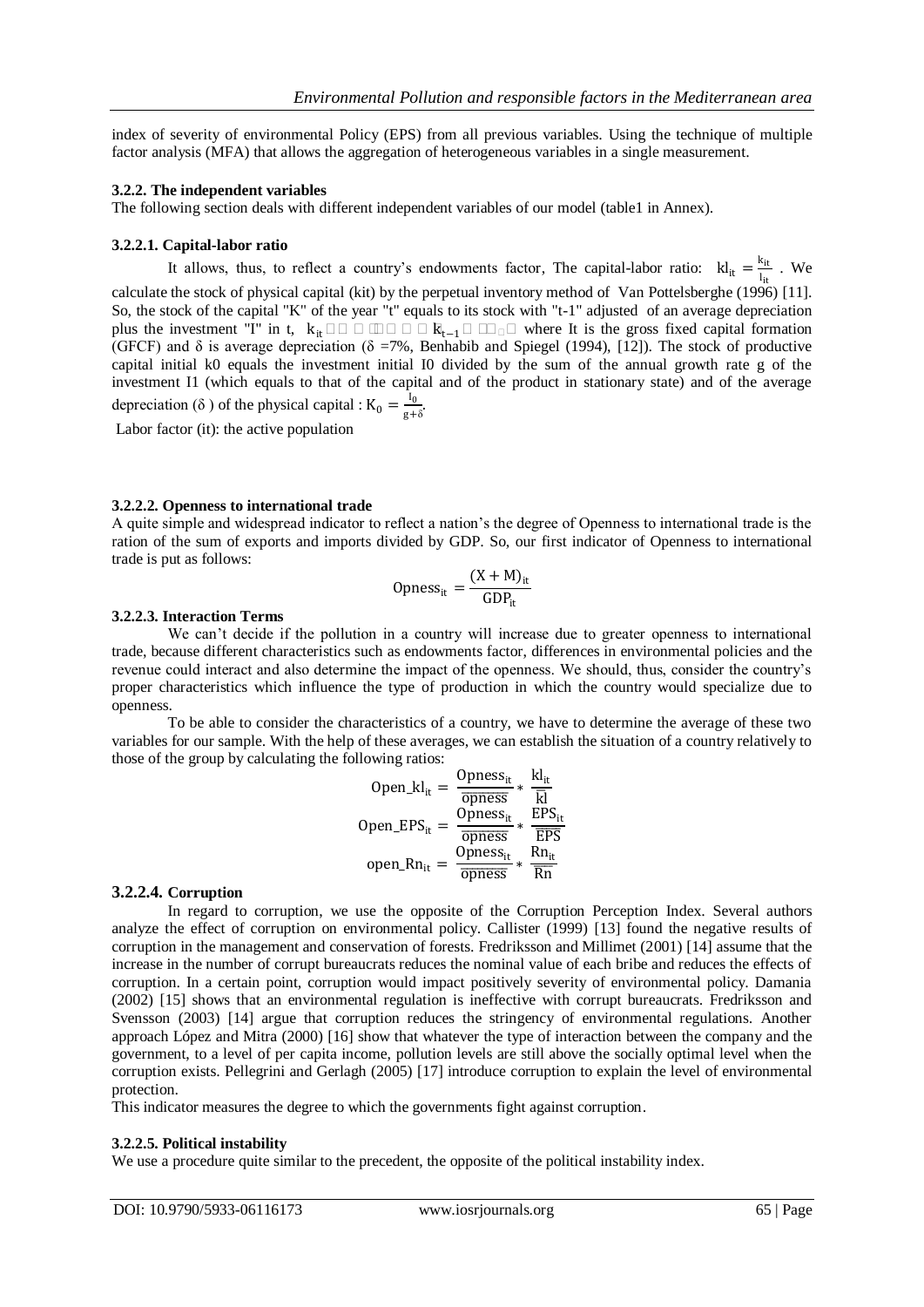# **3.2.2.6. Democracy**

Several theoretical studies maintain that democracy is a determiner of environmental policy. McCloskey (1983) [18], Payne (1995) [19]. Olson (1993) [20] emphasize that political liberties have an effect in favor of environment protection. Li & Reuveny (2006) [21] show that democracy reduces the degradation of the environment. Deacon (1999) [22], who estimated the model of McGuire and Olson(1996) [23] maintain that the size of leading walk of life would have a positive effect on supplying public goods as environment quality. Torras and Boyce (1998) [24], Harbaugh and al. (2002) [25] find proof the positive effect of democracy on environment. Democracy defined as citizen's liberty (media liberty), availability of information about environment degradation and capacity of manifesting against it (liberty of association and creation of pressure groups). The indexes of Freedom house of liberties are measured on scale from 1 to 7, as 7 is the lowest degree of liberty. We convert these indexes into a scale from 0 to 1, as 0 correspond to the lowest point of liberty. As the sorting of liberties given by Freedom House is ordinal, it may appear normal to represent each of these seven index numbers by nulls.

# **3.2.2.7. Net Income per Capital**

The relation between the net income per capita and the environment quality has been the subject of many studies. Revenue acts as an indicator economic activity. The increase of pollution is generated by the scale and the structure of the economic activity. However, an increase in revenue provokes a rise in demand and represents an influence on supply. The factors of supply and demand bring about pollution reduction. At weak levels of revenues, households are more preoccupied with sustenance and other material needs rather than with the environment quality. At higher levels of revenue, the households express preferences for environment quality. Shafik (1994) [26], Holtz-Ekin and Solden (1995) [27] find a degrading monotone relation between the pollutant emission and the revenue levels, Stern and Al (1996) [28] showed a non-monotone relation. Selden and Song (1995) [29] maintain that the relation between the revenue and the demand of environment quality is translated by a curve on J inversed.

# **3.2.2.8. The constant gross domestic product (GDP-2000)**

We use the variable constant GDP to capture the scale effect. Many recent studies are drooping on the lines between the economic prosperity and the carbonic footprint. as if it is logical to presume that an increase in the production will lead to a rise of the emissions of pollutant, if we believe in the hypothesis that the inputs in the composition of the basket of goods remain constant, we should find a positive relationship between the GDP and the level of pollution.

# **3.2.2.9. Manufacturing sectors**

Industry, additive value (% of GDP), the manufacturing sub-sectors: nutritious products, needs and tobacco (% of the additive value in the manufacturing sectors), machines and material of transportation (% of the additive value in the manufacturing sectors), textile and clothing (% of the additive value in the manufacturing sectors), other manufacturing industries (% of the additive value in the manufacturing sectors).

### **3.3. Economic strategies**

The estimation by ordinary least-squares « OLS » of all stacked data presupposes the homogeneity of countries, which can lead to biased estimation. The test of exogeneity of Fisher (table.3 in annex) rejects the exogenous character of the variables EPS and CO2. There is a presence of endogeneity of the explained variables. Thus, it is necessary to call for the technique of estimation of simultaneous equations model. The condition of identification is satisfied and the system as a whole is over-identified. The hypothesis of different error variance seemed the best adapted. For systems of equations with heteroscedastic errors, the generalized methods of moments in system (GMM system) can be used to obtain efficient estimates of the parameters. The technique of triple least squares with a fixed effect (3SLS/FE) doesn't allow us, however, to consider the problems of heteroscedasticity and autocorrelation that we often find in the model with the data of the panel type. So, we proceed the evaluation of the presence of these two types of problems. Consequently, the results confirm us to a threshold of 95% the presence of heteroscedasticity and autocorrelation at the end of correcting this problem that violates certain hypothesis, we would use the developed method of the generalized moment with the system in two steps (GMM-system). This method allows the correction of heteroscedasticity and autocorrelation

# **IV. Analysis Of The Results**

The impacts of the variables of the quality of the public and institutional performance are measured through four different variables (AEM, DONGI, ISO, APR@care), since a strong correlation is given between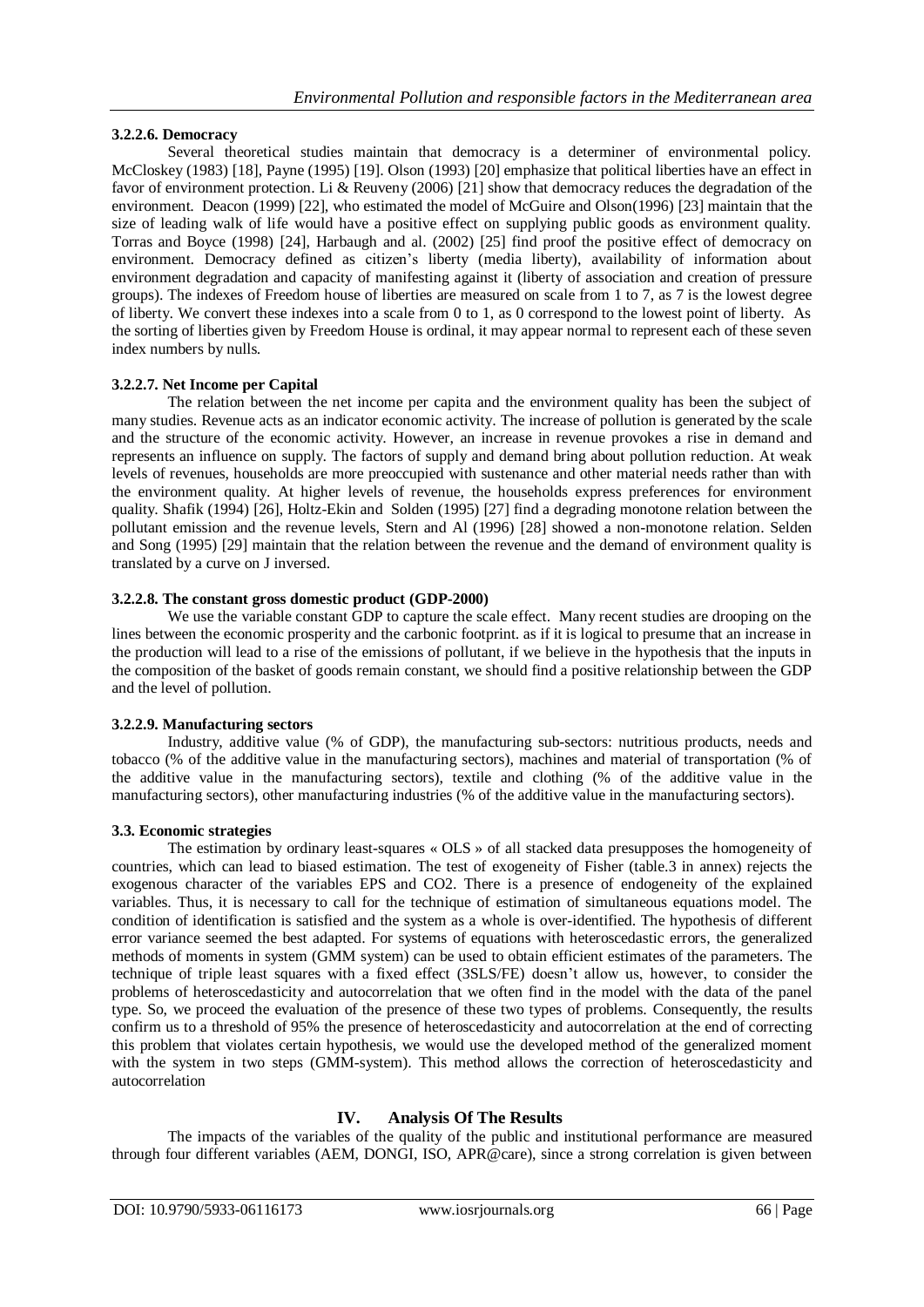different indicators, our strategy consists of introducing them, at the end of determining the global impact of the institutional orientations on the reducing CO2 emission. Finally, we have a synthetic sign of all indicators.

The results of the table in annex suggest that a best regulation of industrial activities reduces the CO2 emissions. And with the same logic, a good bureaucratic quality would contribute to reduce the CO2 emissions. Thus, the effectiveness of environmental policies exercises a reducing effect on the emissions of CO2 for the whole groups of Euro-Mediterranean countries under study (European developed countries, and Southern Mediterranean developing countries).

We notice that our variables reflect the scale effect, the GDP have a positive sign as the anticipated one, for three groups (group MEDA, groups of Arab-Mediterranean countries and European countries). This variable is very significant, which, undoubtedly, confirm us the idea any increase in productions enlarge an increase of emissions, all things are otherwise equal. The scale effect that is becoming higher in Arab countries and less in the developed European countries. The combination of the two factors might be responsible for this phenomenon:

- 1. The fact that industrial countries are engaged to ration out their emissions in a way that is more or less intensive, the developing countries are not engaged in the same way.
- 2. The industrial countries have, however, a historical responsibility in the material of emissions of CO2, similarly, they have some of the best available technologies to reduce the emissions of CO2. Whereas, the developing countries are the most principal responsible for the increase of emissions of CO2. As a result, their energetic needs are strongly increasing, with the economic development and demographic dynamism. This difference of the weight of sectors strongly pollutant, and this quality of production that we will discuss.

The contribution of our study is to test these effects reported above, approaching the technique effect through the index EPS (Environmental Stringency Policy). Regarding the result associated to the variable (EPS) of the performance of environmental policy, it is very significant. It is very interesting to us that the coefficients of « EPS » are negative, which can be explained by the planetary awareness of the damages caused by pollution, the same as by the technological progress that allow to lower the costs of the reduction of pollution, and partly with the favorable change in the industrial structure. CO2 is a pollutant that its harmful effects are of a universal order. Thus, with the intervention of supranational authorities and the multilateral deals, the state has an incentive to lessen its emissions. Our results are the same as the ones found by Antweiler and al (2001) [30]. In respect of what concerns the sign associated to the proxy of effect, Antweiler and al Advanced that the sign of coefficient of this ratio would be negative. The technique effect acts negatively and very strongly on pollution, and largely dominates the scale effect and composition effect. To explain the relationship between pollution and severity of the political environment, our study takes into consideration these three effects. We have tested for different groups of countries.

In what concerns the institutional variables, we have taken into consideration corruption, political instability and the democracy index. We note that corruption is a significantly negative determinant of the level of requirement in the material of environment and in a similar way to Pelligrini and Gerlagh (2005) [17], Lopez and Mitra (2000) [16]. According to Fredriksson and Millimet (2001) [14], the correlation is not monotone; the shape of the curve is convex. After certain threshold of corruption, a new increase of corruption would give an increase of the severity of the environmental policy. This result of hypotheses depends on the bureaucrats and their constant number, which implies that the increase in the number of the corrupted bureaucrats decreases the nominal value of every bribe, and consequently, reduces the effects of corruption. The negative impact of corruption that we find in our study confirms the results of other authors Makdissi and Wodon (2003) [31], Welsch (2004) [32], Fredrickson and Sevensson (2003) [33].

Political instability has a negative influence on the severity of the environmental policy as the theoretical model predicated. Political instability and corruption reduce greatly the severity of the environmental policy in the Southern Mediterranean countries. Pelligrini and Gerlagh (2005) [17] obtain also the same impact by concluding that institutional disorder prevents the countries from having an effective implementation of their environmental policy combined with increasing revenues.

In regard to democracy, it is positively related to the severity of the environmental policy. Democracy relates citizens' liberty, availability of information about environment degradation with the capacity of protesting against it.

Concerning equation of the demand of emissions, given that the three effects of the growth can also be as a result of trade, we test the robustness of our results by introducing the variable Openness (model 5 in table4 in annex). By comparing the models (3) and (5), we notice that the coefficient representing the scale effect increases slightly. Certain coefficients of sub-sectors manufacturers change of scope and even of significance, only the coefficient of chemical industry stays the most robust. It is interesting that the addition of indicator trade openness reduces, on one hand, significantly the impact of manufacturing sector upon the emissions of CO2. We could explain this effect by the correlation between the trade openness and the industrial specialization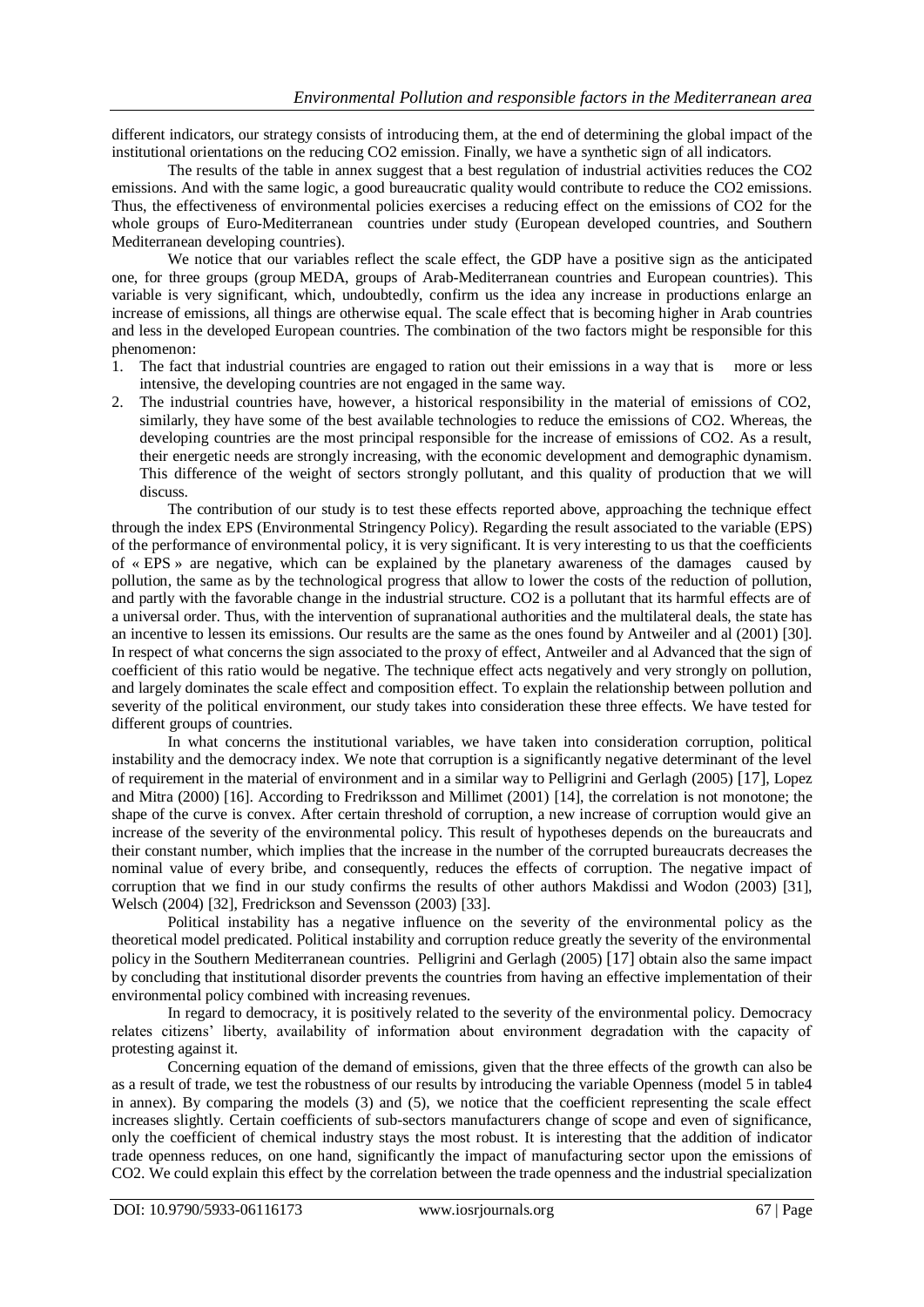of the country. And increase, on the other hand, the scope of the indicator of the environmental policy severity. Trade openness is supposed to affect the technology of production; the open countries are more effective in terms of CO2 emissions reduction compared to closed countries.

According to the estimation results, trade openness reduces the pollution of air in the European countries (the columns; A to D) and increases air pollution in Arab-Mediterranean countries and group (MEDA).

To explain better this, we test the hypothesis that the open rich countries are specialized in products that can be fabricated properly, letting the open poor countries produce and sell products which necessitate pollution. This hypothesis can be easily tested by adding the interaction between the openness and the revenue per capita in our equation. If the rich countries profit of the trade by transferring the place of the pollution creating activities towards the poor countries, interaction between openness and the revenue must have a negative effect on pollution (model4). The results support moderately the pollution haven hypothesis, the coefficient of the interactive term has been important for the developed countries. Interaction of the openness with the revenue has a negative effect on pollution for developed countries and positive effect for Arab countries and for countries of group MEDA.

Again, if some Arab-Mediterranean countries have a comparative advantage in the sectors of Powerful Intensity capital such as mining exploitation or heavy manufacturing, and that these sectors produce relatively more pollution, then, trade liberalization can lead to increased pollution to countries Endowed with capital (have much capital relative to labor) and reduced pollution to countries Endowed with labor.

We tested this version by including the interactive term opness-kl, the coefficient associated with this is statistically significant and positive for developed countries abundant in capital (European), as expected they lead to an increase in CO2 emissions And negative for the Arab-Mediterranean countries, which conforms the results of Antweiler and al (2001) [30]. These justified that capital-intensive industries are generally polluting and thus, capital accumulation is associated with an increase in pollution.

The estimated coefficient of the environmental policy rigor interacted with trade openness has a significantly negative value for the European countries: the most strict environmental regulations lead to a reduction in polluting emissions when the countries trade more, environmental policy can also affect comparative advantage. In other words, a country that implemented relatively strict environmental policy is likely to have less of a comparative advantage in capital-intensive goods. In the case of Arab-Mediterranean countries and MEDA group, the most stringent environmental regulations don't lead to a reducing emission when countries trade more.

We finish our empirical work using an alternative measure of comparative advantage. It is revealed comparative advantage in five sectors of manufacturing production described in Table4 not surprisingly, the results show that for european countries, the comparative advantages of the five sub-sectors of manufacturing have an adverse environmental impact, In Table4 we reproduce the second and third column for each group country separately. For european countries, with the exception of sub-sector machinery and transport equipments and food industry which have shown a beneficial effect, all coefficients associated with the manufacturing sub-sector are significantly positive, indicating that specialization in its manufacturing sectors leads to environmental degradation. For countries Arab-Mediterranean; the specialization in all manufacturing sub-sectors has a negative environmental impact.

To conclude the test of our theoretical model, we find that the results similar results to those of de Antweiler and Al (2001) [30].

In what concerns the existence of three effects (that we calculate, taking into account the change in GDP in 2004 compared to 1995, the index of SPE and all coefficients sectors, and the multiplication of their marginal effects, the model of elasticity, Table4 appended), the result of Scale effect and composition effect increase the CO2 emissions, whereas the technique effect has a beneficial effect on the CO2 emissions, with an important marginal impact. The results also show that the scale effect and the composition effect in Mediterranean countries increase the industrial pollution of CO2 respectively of 105% and 62% (table5). While the technique effect decreases it with a percentage of 196%, which signifies that the technical effect represented by the reaction of the industry at the severity of the environmental policy recompenses the two effects (scale effect and composition effect). For the Arab- Mediterranean countries, we find that air pollution increase, because of the rapid economic expansion. And that the scale effect is less rewarded by technique effect in the Arab-Mediterranean countries comparing to developed countries. The projections are showing a kind of aggravation of the air pollution, due to a composition effect negative (increase pollution to 99%) and the fact of that the scale effect is not completely counterbalanced by the technique effect (the projected of the atmospheric pollution of CO2 is imputable to the scale effect and the composition effect that is respectively estimated to 125% and 99%. while technical effects contributed to reducing CO2 emissions to 106%). So before anything, a question of political will is obligatory to be raised in order to alleviate the impact of these emissions on the environment. The scenario of the base corresponds to the unilateral elimination of obstacles related to commerce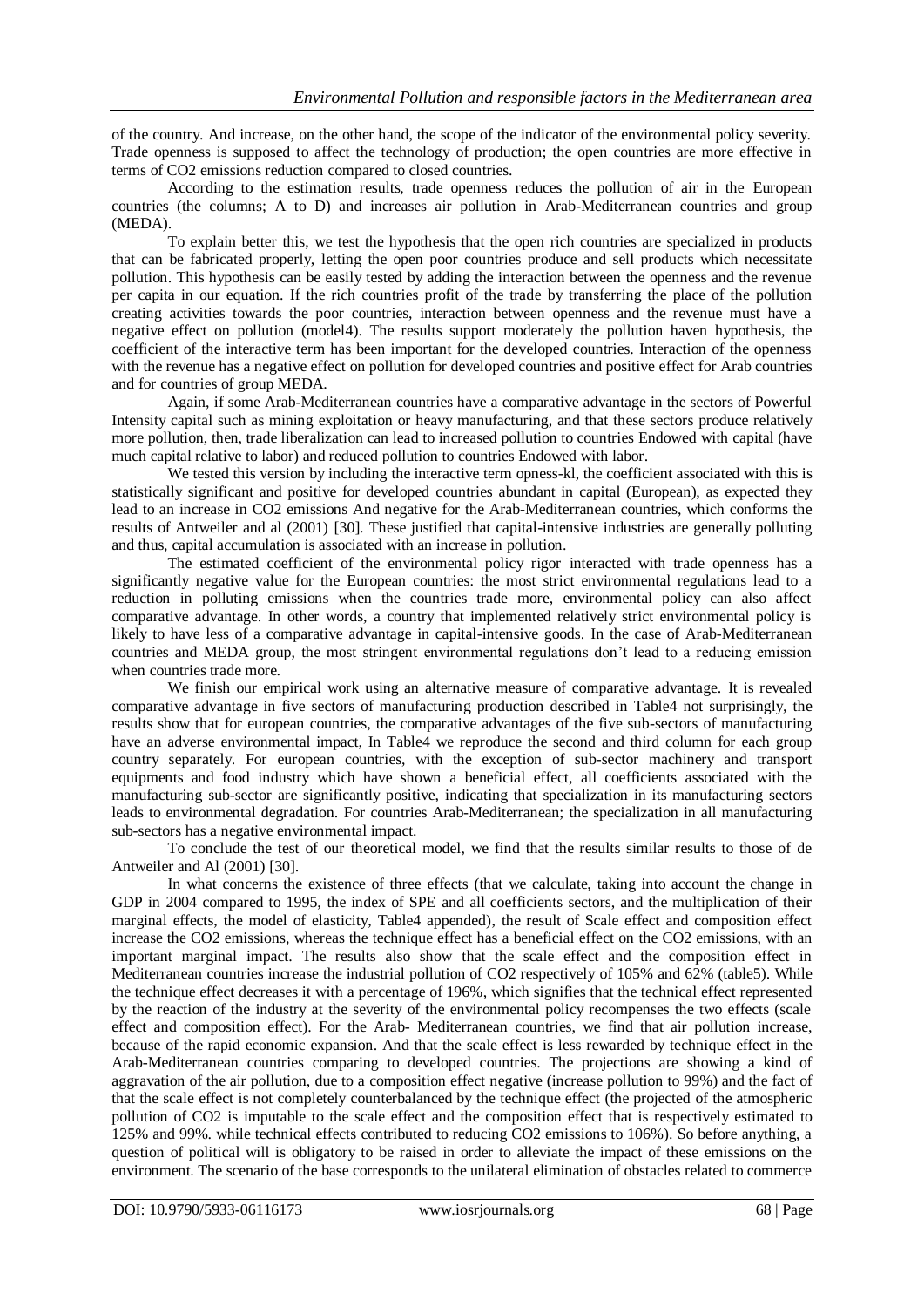in the Arab-Mediterranean countries; this would bring a profound structural change in the industry composition. The polluted sectors and manufacturing industries would develop if the freeing of commerce is accompanied to the hardening of the environmental regulation. The degradation of the environment could be avoided.

### **V. Conclusion**

It seems clear that the policy variable, with the exception of the democracy degree, contributes to the environmental degradation, the results presented in this paper show that:

Firstly, the relationship between the political instability degree and the corruption degree and air quality, as measured by the CO2 emission, is negative and very robust.

Secondly, we find evidence to support the specialization of the European countries in the sub-sector machinery, transport equipment and food industry that lead to environmental degradation. On the contrary, industrial specialization of Arab-Mediterranean countries in some manufacturing sectors has no significant effect and is accompanied by an environmental burden.

Thirdly, we test the effects. The results showed that the technique effect as approached by the index of the strictness of environmental regulation dominates the scale effect and the composition effect in the Mediterranean Region (1.96% against 1.67%). simulations indicate that the effects associated with several economic variables (GDP, industrial sub-sectors in the economy, Textiles, chemicals, and machinery) negatively affect the environment. The scale effect is greater than the substitution effect because the southern countries don't implement effective environmental policies. Thus, the scale effect in countries of South (125%) is highly superior to the one in the countries of the Northern-Med (35%). The analysis also reveals that the environmental performance due to the structure effect in the country Nord-Mediterranean might be explained by the technological modernisation of its industries, the industrial structure change that took a form of an increase in proper sector.

#### **References**

- [1]. I. Walter and J. Ugelow, Environmental Policies in Developing Countries, Ambio, 8, 1979,102-109.
- [2]. P. Dasgupta, Optimal Development and the Idea of Net National Product, 1995, in Goldin I., Winters L. A., The Economics of Sustainable Development, Cambridge University Press.
- [3]. C. Van Beers and J. Van Den Bergh, An Empirical Multi-Country Analysis of the impact of Environmental Regulations on Foreign Trade Flows, Kyklos, 50(1), 1997, 29-46.
- [4]. N. Birdsall and D. Wheeler, Trade policy and industrial pollution in Latin America: Where are the pollution havens? In P, Low, (ed.), International Trade and the Environment, World Bank Discussion Papers 159, The World Bank, 1992, Washington, D.C.
- [5]. P. Eliste and P.G. Fredriksson, Environmental Regulations, Transfers, and Trade: Theory and Evidence, Journal of Environmental Economics and Management, 43(2), 2002, 234–250.
- [6]. J. Ederington, A. Levinson, J. Minier, Footloose and Pollution-Free, Working Paper, 9718, 2003.
- [7]. S. Cagatay and H. Mihci, Industrial Pollution, Environmental Suffering and Policy Measures: An Index of Environmental Sensitivity Performance (IESP), Journal of Environmental Assessment Policy and Management, 5(2), 2003, 245-205.
- [8]. N. Zugravu, K. Millock and G. Duchene, La dépollution dans les Pays en Transition est-elle volontaire? Le cas des émissions industrielles de carbone, CES Working Papers, 0143448, 2007.
- [9]. S. Dasgupta, B. Laplante and N. Mamingi, Pollution and capital markets in developing countries. Journal of Environmental Economics and Management. 42, 2001, 310- 335, (consulted 01 June 2013). URL: http://digilib.itb.ac.id/files/JBPTITBCHE/disk1/49/jbptitbche-gdl-jou-2004-susmitadas-2434-pollutio-s.pdf.
- [10]. B. K. Smarzynska and S-J Wei, Pollution havens and foreign direct investment: Dirty secret or popular myth? National Bureau of Economic Research. Working paper series 8465, 2004, (consulted 15 april 2012), URL: http://www.nber.org/papers/w8465.pdf
- [11]. B. Van Pottelsberghe de la Potterie, Issues in Assessing the Effect of Interindustry R&D Spillovers, Economic Systems Research, Taylor and Francis Journals, vol 9(4), 1997, 331-356.
- [12]. J. Benhabib and M. Spiegel, The role of human capital in economic development evidence from aggregate cross-country data. Journal of Monetary Economics, vol 34(2), 1994, 143-173, (consulted 05 June 2013). URL: http://econ.as.nyu.edu/docs/IO/9391/RR92-46.pdf .
- [13]. D. Callister, Corrupt and Illegal Activities in the Forestry Sector: Current Understandings and Implications for World Bank Forest Policy,1999, (consulted 13 June 2013), URL: http://siteresources.worldbank.org/EXTFORESTS/Resources/985784- 1217874560960/Callister.pdf
- [14]. P.G. Fredriksson and D.L. Millimet, Bureaucratic corruption and environmental policy: Theory and evidence from the United States, 2001, (consulted 13 January 2012) http://faculty.smu.edu/Millimet/pdf/uscorrupt.pdf.
- [15]. R. Damania, P.G. frediriksson and M. mania, The persistence of corruption and regulatory compliance failures: theory and evidence international monetary fund working paper,(03),172, 2002 (consulted 06 July 2013). URL: http://www.imf.org/external/pubs/ft/wp/2003/wp03172.pdf
- [16]. L. Pelligrini and R. Gerlagh, An Empirical Contribution to the Debate on Corruption, Democracy and Environmental Policy, FEEM Working, 8, 2005,
- [17]. D.N. McCloskey, Rhetoric of economics, Journal of economic literature, vol, XXI, 1983, 481-517.
- 
- [18]. R.A. Payne, Freedom and the Environment, Journal of Democracy, 6(3), 1995, 41-55.<br>[19]. M. Olson, Dictatorship, Democracy, and Development, The American Political Scienc [19]. M. Olson, Dictatorship, Democracy, and Development, The American Political Science Review, 87(3), 1993, 567-576.
- 
- [20]. Q. Li and R. Reuveny, Democracy and environmental degradation, International Studies Quarterly, 50, 2006, 935-956. [21]. R.T. Deacon, Dictatorship, Democracy, and the Provision of Public Goods. 1999, (consulted 13 M R.T. Deacon, Dictatorship, Democracy, and the Provision of Public Goods. 1999, (consulted 13 March 2013), http://www.econ.ucsb.edu/papers/wp20-03.pdf.
- [22]. M. McGuire and M. Olson, The Economics of Autocracy and Majority Rule: The Invisible Hand and the Use of Force, Journal of Economic Literature, 34, 1996, 72-96.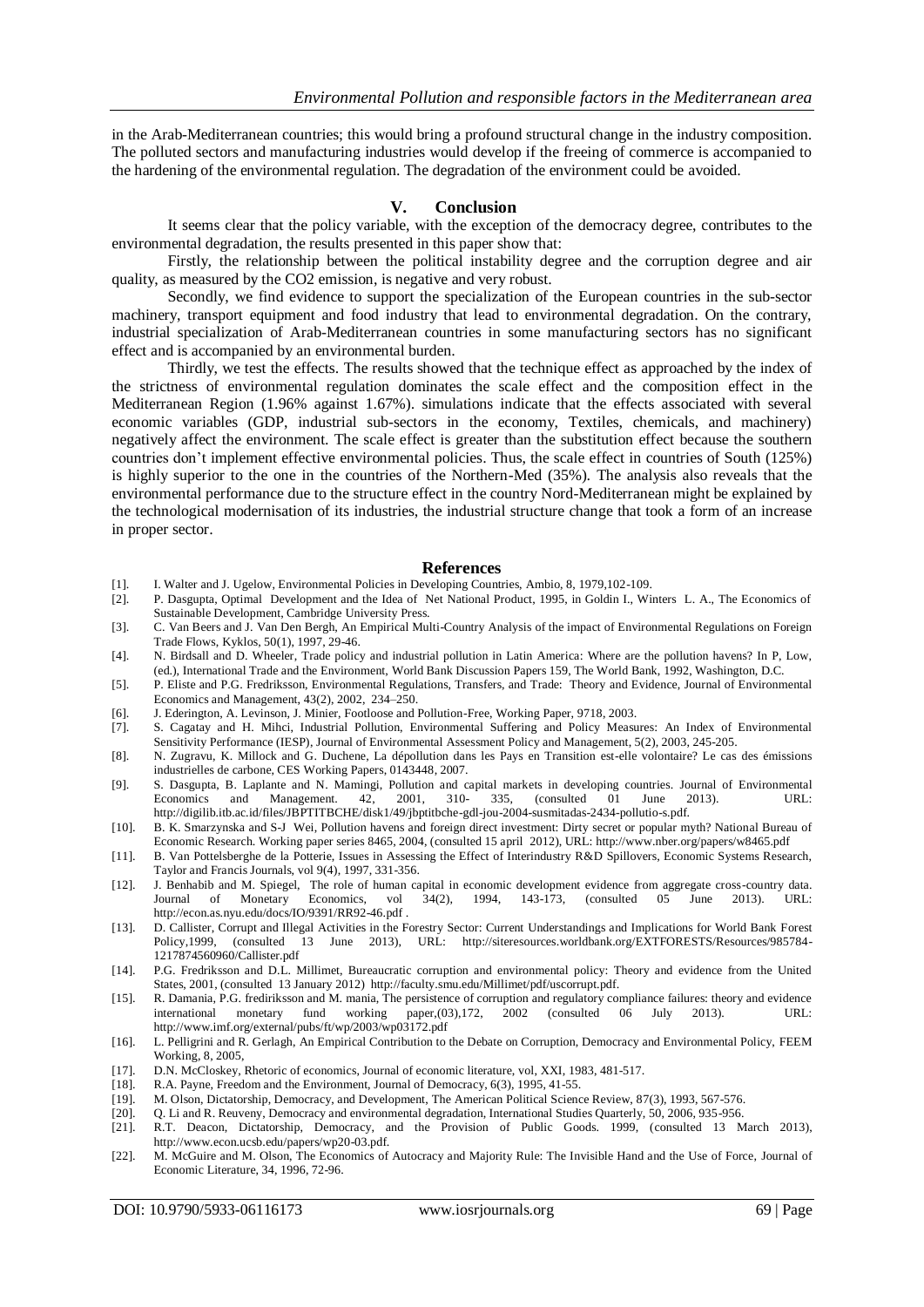- [23]. M. Torras and J. K. Boyce, Income, inequality, and pollution: A reassessment of the environmental Kuznets curve, Ecological Economics, 25, 1998, 147–160.
- [24]. W. Harbaugh, A. Levinson and D.M. Wilson, Re-examining the empirical evidence for an environmental Kuznets Curve. The Review of Economics and Statistics 84(3), 2002, 541-551, (consulted 05 March 2011), http://faculty.georgetown.edu/aml6/pdfs&zips/EKC%20paper.pdf.
- [25]. N. Shafik, Economic Development and Environmental Quality: An Econometric Analysis, Oxford Economic Papers, New Series, Vol, 46, Special Issue on Environmental Economics, 1994, 757-773.
- [26]. D. Holtz-Eakin and T.M. Selden, Stoking the fires? CO2 emissions and economic growth. Journal of Public Economics, vol, 57, 1992, 85-101, (consulted 11 September 2010) , URL : http://www.nber.org/papers/w4248.pdf
- [27]. D. I. Stern, M.S. Common and E.B. Barbier, Economic growth and environmental degradation: The environmental Kuznets curve and sustainable development, World Dev, 24, 1996, 1151–1160.
- [28]. T. Selden and D. Song, Neoclassical Growth, the J Curve for Abatement, and the Inverted U Curve for Pollution, Journal of Environmental Economics and Management, 29, 1995, 162-168.
- [29]. W. Antweiler, B.R. Copeland and M.S. Taylor, Is Free Trade Good for the Environment? , American Economic Review, 91(4), 877-908, 2001, (consulted 09 July 2013), URL: http://www.cer.ethz.ch/resec/teaching/seminar\_aussenwirtschaft\_wt\_04\_05/antweiler\_copeland\_taylor\_AER.pdf.
- [30]. R. López and S. Mitra, Corruption, Pollution, and the Kuznets Environment Curve, Journal of Environmental Economics and Management, 40(2), 2000 , 137-150.
- [31]. P. Makdissi and Q. Wodon, Corruption, Inequality and Environmental Regulation, Université de Sherbrooke Working Papers, 2003, 03-04.
- [32]. H. Welsch, Corruption, Growth, and the Environment: A Cross-Country Analysis, Environment and Development Economics, 9, 2004, 663-693.
- [33]. P.G. Fredriksson and J. Svensson, Political Instability, Corruption and Policy Formation: The Case of Environmental Policy, Journal of Public Economics, 87, 2003, 1383-1405.

| Variable     | Obs | Mean                     | Std. Dev. | Min      | Max    |
|--------------|-----|--------------------------|-----------|----------|--------|
| <b>EPS</b>   | 405 | $\overline{\mathcal{L}}$ | 1.50      |          | 7      |
| instab       | 405 | 3.26                     | 0.99      | .8289    | 4.66   |
| corrup       | 405 | 1.80                     | 1.11      | $-1747$  | 3.59   |
| democ        | 405 | 2.7                      | 2.16      |          | 7      |
| rnbhit       | 405 | 18782                    | 11308     | 2020     | 42060  |
| instromup    | 405 | 1.14                     | 0.87      | .12      | 8.389  |
| alimitmanuf  | 405 | 0.18                     | 0.08      | .0592    | .3945  |
| autreitmanuf | 405 | 0.45                     | 0.068     | .26      | .576   |
| chimitmanuf  | 405 | 0.11                     | 0.06      | .0222    | .4335  |
| machineitm~f | 405 | 0.15                     | 0.107     | .001     | .375   |
| manufitpib   | 405 | 0.17                     | 0.08      | .0313    | .611   |
| textitmanuf  | 405 | 0.09                     | 0.07      | .004     | .366   |
| klit         | 405 | 1818130                  | 1834445   | 4085     | 8      |
| opness       | 405 | .8237565                 | 0.35      | 0.2968   | 1.94   |
| open_kl      | 405 | .7996568                 | 0.43      | 0.003    | 2.759  |
| Rb_open      | 405 | .8320617                 | 0.42      | 0.287    | 2.195  |
| open_eps     | 405 | .8313901                 | 0.50      | 0.207    | 2.683  |
| $co2$ _manuf | 405 | 24.2457                  | 30.72381  | $\Omega$ | 140.07 |
| GDPconstant  | 405 | $3.34e + 11$             | 5.11      | 3.08     | 2.13   |

**Annex Table1:** Descriptive statistics of variables

#### **Table 2:** Description of variables

| <b>Name</b>     | definition                                                                | <b>Source</b>                                |
|-----------------|---------------------------------------------------------------------------|----------------------------------------------|
| $Co2$ manuf     |                                                                           | Electronic support of the program of the     |
|                 | Industrial emissions of dioxide of carbon, (in kT)                        | <b>United Nations</b>                        |
| EPS             | Index of the severity of the environmental policy                         | calculated by author                         |
| Alime_manuf     | Share of food sector in the value added of the total industrial sector    | World Development Indicators (WDI) 2010      |
| Pibconstant     | GDP (constant 2000 US\$)                                                  | World Development Indicators (WDI) 2010      |
| Autre_manuf     | Share of other manufacturing sub-sector in total value added of the       | World Development Indicators (WDI) 2010      |
|                 | industrial sector                                                         |                                              |
| Chimi_manuf     | Share of sector sub-chemical in the total value added of the              | World Development Indicators (WDI) 2010      |
|                 | industrial sector                                                         |                                              |
| Machi_manuf     | Share of Paper, cardboard sub-sector in the value of total industry       | World Development Indicators (WDI) 2010      |
| PIB manuf       | Share of manufacturing value added in GDP                                 | World Development Indicators (WDI) 2010      |
| Texti manuf     | Share of Textiles sub-sector in total value added industry                | World Development Indicators (WDI) 2010      |
| <b>Openness</b> | Trade openness. Calculated by this method: $(Express + \text{Imports}) /$ | World Development Indicators (WDI) 2010      |
|                 | <b>GDP</b>                                                                |                                              |
| K1              |                                                                           | calculated by the author from the statistics |
|                 | capital-labor ratio                                                       | of data base of the World Bank               |
| Instab          | political stability index                                                 | World Development Indicators (WDI) 2010      |
| Corrup          | Corruption Perceptions Index                                              | World Development Indicators (WDI) 2010      |
| Rnh             | per capita net income (dollars courants internationaux)                   | World Development Indicators (WDI) 2010      |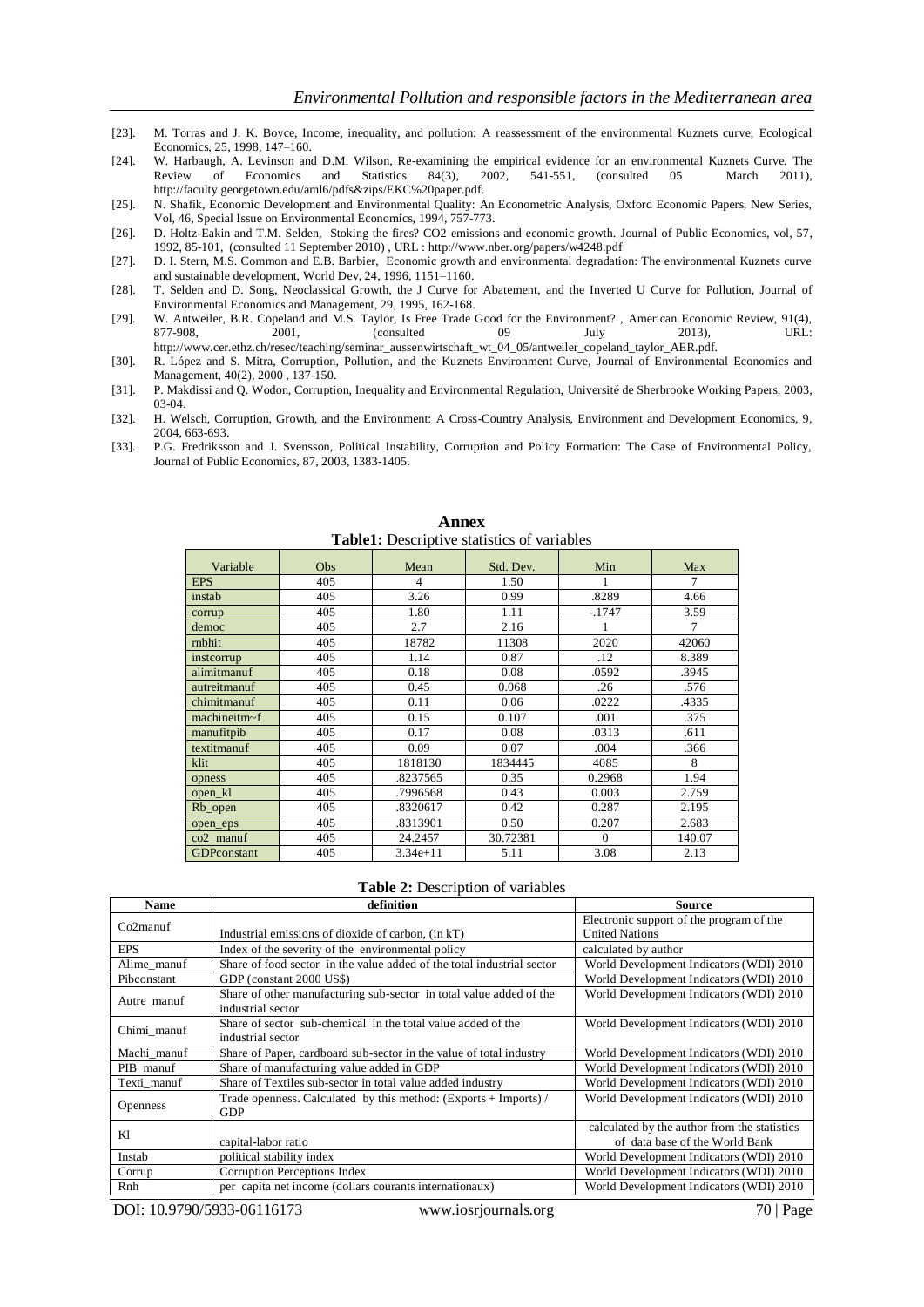| Democ    | In fact, it is the average of two variables Freedom House "political"<br>rights" and "civil liberties", it was converted to a dummy variable<br>taking the value 1 if the country is considered democratic and 0 if<br>not. | Base of Freedom House    |
|----------|-----------------------------------------------------------------------------------------------------------------------------------------------------------------------------------------------------------------------------|--------------------------|
| Kl_open  | Interaction term between trade openness and the capital stock / labor<br>ratio                                                                                                                                              | Calculated by the author |
| Rh_open  | Interaction term between trade openness and per capita net income                                                                                                                                                           | Calculated by the author |
| Open_eps | Interaction term between trade openness and the index of the severity<br>of the environmental policy                                                                                                                        | Calculated by the author |

# Table3: Endogeneity test

| Wu-Hausman test, | $F$ ( <i>p</i> -value) |
|------------------|------------------------|
| EPS              | 16.64 (0.0001)         |
| co2manuf         | $6.43$ $(0.0116)$      |

**Table 4:** Model estimation by GMM-system of the group; Mediterranean countries, European Countries, Arab-Mediterranean, MEDA group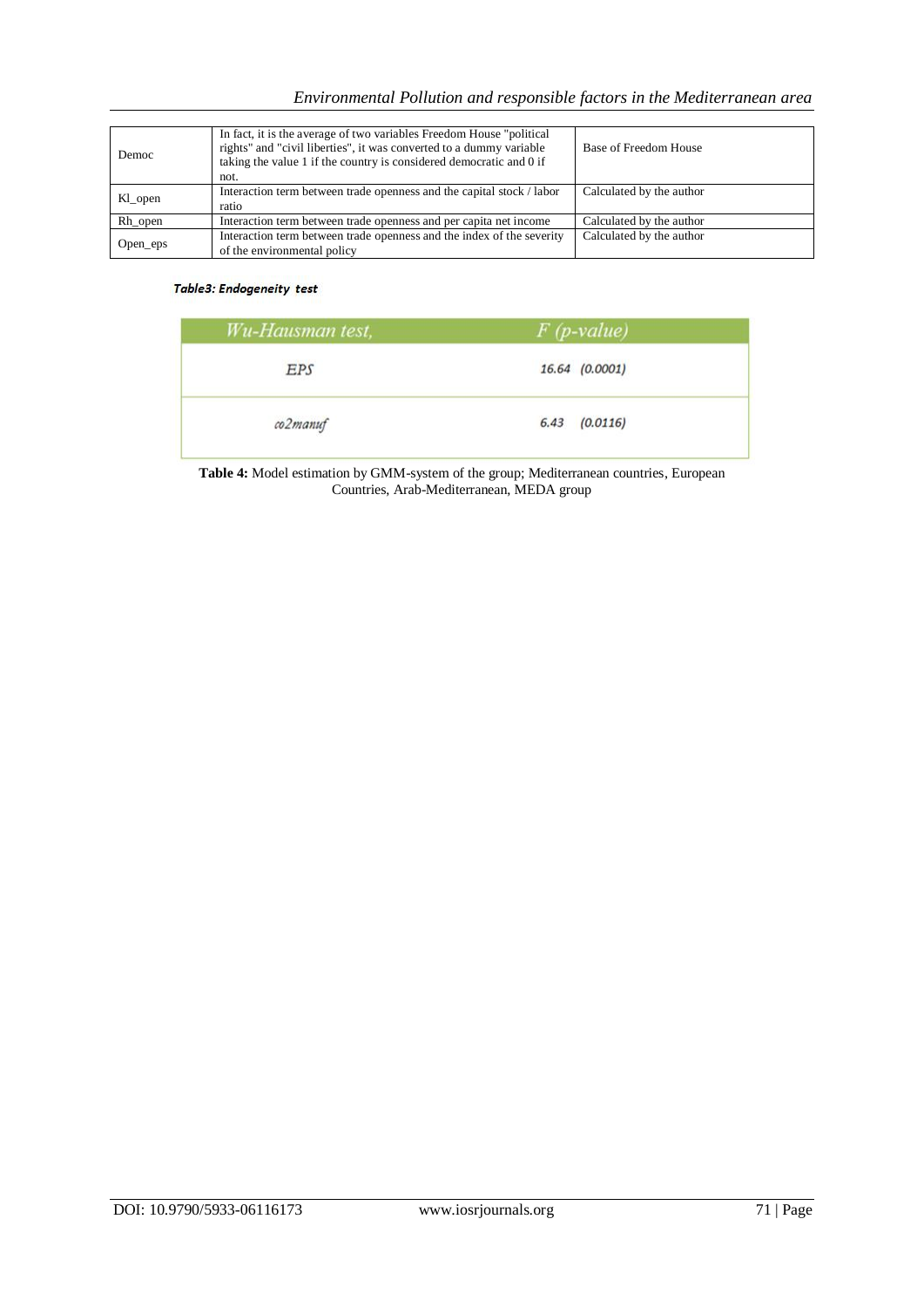| Modèle                                                                                                                                                 |                          |            | Modèle0                                                                                              |                       |                                                     |             | Modèlel                                                   |              |                                                                                                      | <b>Model</b> |                                                   |                        |           |                                              | Modelad                                                                                                                                                                                                                                                             |                 |
|--------------------------------------------------------------------------------------------------------------------------------------------------------|--------------------------|------------|------------------------------------------------------------------------------------------------------|-----------------------|-----------------------------------------------------|-------------|-----------------------------------------------------------|--------------|------------------------------------------------------------------------------------------------------|--------------|---------------------------------------------------|------------------------|-----------|----------------------------------------------|---------------------------------------------------------------------------------------------------------------------------------------------------------------------------------------------------------------------------------------------------------------------|-----------------|
|                                                                                                                                                        | ensemble pay             | ă<br>宦     | Pay arabes                                                                                           |                       | Pays MEDAmsemble pay                                | ă<br>冨      | Pay arabes                                                | Pays MEDA    | ensemble pay                                                                                         | pay DV       | Pay arabes 1                                      | Pays MEDA ansemble pay |           | 旨<br>Ē                                       | Pay arabes                                                                                                                                                                                                                                                          | <b>Pays MEI</b> |
| 爵                                                                                                                                                      |                          |            |                                                                                                      |                       |                                                     |             |                                                           |              |                                                                                                      |              |                                                   |                        |           |                                              |                                                                                                                                                                                                                                                                     |                 |
| $\omega$ cons                                                                                                                                          | $1.7076762***16.3164$    |            | -1.0043789                                                                                           |                       | $-1.67857044 - 1.63602134 - 5.61341324 - .75576996$ |             |                                                           | $-1.610384*$ |                                                                                                      |              |                                                   |                        |           |                                              |                                                                                                                                                                                                                                                                     | -1.9036028      |
| xo_loo2iim_manuf                                                                                                                                       | 17991368***              |            | $.0971623***1.1263823***$                                                                            |                       |                                                     |             |                                                           |              | .38853993+1.08655539+1.03783609+1.12755447++1.38688406++1.08299965+++                                |              |                                                   |                        |           |                                              | $.03733316** .10964498*** .3735504*** .08377191** .03655393** .11036964*** .11036964*** .11036964*** .11036964*** .11036964*** .11036964*** .11036964*** .11036964*** .11036964*** .11036964*** .11036964*** .11036964*** .11036964*** .11036964*** .11036964*** .$ | .38346865*      |
| xe_linstab                                                                                                                                             | $.46731615***1-.9064588$ |            | $-3830475**$ 14487037                                                                                |                       |                                                     |             | -479206661-925126921-3404575** 12989789                   |              |                                                                                                      |              |                                                   |                        |           |                                              |                                                                                                                                                                                                                                                                     |                 |
| ye_loontip                                                                                                                                             | $14242566***-4158584$    |            | 1904689 ***                                                                                          | .0682831              |                                                     |             | -14812979*1-456688932+195667793**106358304                |              |                                                                                                      |              |                                                   |                        |           |                                              |                                                                                                                                                                                                                                                                     | 04173373        |
| xe_bubk                                                                                                                                                | 34550302 ***   9003245   |            | 1348544 ***                                                                                          |                       |                                                     |             |                                                           |              |                                                                                                      |              |                                                   |                        |           |                                              |                                                                                                                                                                                                                                                                     |                 |
| xe_democ                                                                                                                                               | 13105827*                | $-1524201$ | $26035023**$                                                                                         | $-06695957$           | $14721775*$                                         |             | 27108901 *** 4-, 06391455                                 |              | $162714^{k}$                                                                                         |              | 14838413** - 04932361                             |                        | 11678756  |                                              | $.1483612*$                                                                                                                                                                                                                                                         | $-1160084$      |
| $CO2$ manuf                                                                                                                                            |                          |            |                                                                                                      |                       |                                                     |             |                                                           |              |                                                                                                      |              |                                                   |                        |           |                                              |                                                                                                                                                                                                                                                                     |                 |
| $b0$ coms                                                                                                                                              |                          |            | 11.659915*** 6.01855*** 120.60035*** 1.9.83775854-11.95669** 1.6528429                               |                       |                                                     |             |                                                           |              | $-28.596769*1110.203415*19.97574*37**1.52640024$                                                     |              | 1-15.791032*1-9.99174051-11.053426*1.21110802     |                        |           |                                              | $-18.749579***-12.2714***$                                                                                                                                                                                                                                          |                 |
| ah lepa                                                                                                                                                |                          |            | 11919411-12014-1201404-171200312-120300312-1203004021-1203004021-120805041-12080524-1208040404041209 |                       |                                                     |             |                                                           |              |                                                                                                      |              |                                                   |                        |           |                                              |                                                                                                                                                                                                                                                                     |                 |
| xb_lpibcons                                                                                                                                            | 1.066446***              | $-463149$  |                                                                                                      |                       |                                                     |             |                                                           |              |                                                                                                      |              |                                                   |                        |           |                                              |                                                                                                                                                                                                                                                                     |                 |
| xb_lalimen_manuf  .05056624                                                                                                                            |                          | 1088869    | 1.1088911                                                                                            |                       |                                                     |             | 11284118 -00757599 -27092166 1.8151662* 12024999 -1313822 |              |                                                                                                      |              | 11161171 1203610, 24673783+4, 04360631            |                        |           | -.38894129+ 1.7993884                        |                                                                                                                                                                                                                                                                     | 3823141         |
| xb_lautre_manuf 3.808225***                                                                                                                            |                          |            | $.0393915**3.0276266*$                                                                               |                       |                                                     |             |                                                           |              | 1.1398219  14616179+4677781494444+48+41348821   1388821   1649821-1-390000   15704147201000   138983 |              |                                                   |                        |           |                                              |                                                                                                                                                                                                                                                                     | $-0813873$      |
| xb_lchimie_manuf  1.8099341***  .2869485***  1.644169***                                                                                               |                          |            |                                                                                                      |                       |                                                     |             |                                                           |              | 140238211991082111499083641999112864+1-0000111110091111+100001111170711117002110                     |              |                                                   |                        |           |                                              |                                                                                                                                                                                                                                                                     | -399856*        |
| 1796630 machin 18000888++ 1.36000++ 1.080188++ 1.0811844-4.083008+1.0818001++ 1.08130800++ 1.08130800+1.086000+1.0000145++ 1099864+1.114817++ 1.578667 |                          |            |                                                                                                      |                       |                                                     |             |                                                           |              |                                                                                                      |              |                                                   |                        |           |                                              |                                                                                                                                                                                                                                                                     |                 |
| xb_lmanufp_manuf -.63896962*** -.0608898                                                                                                               |                          |            | -.30436408                                                                                           |                       | 1967846 - 59286944 128104081467842                  |             |                                                           |              | +10817988714:1736077*** 11.2475397*** 180017984                                                      |              |                                                   |                        |           | -12067961 -.53818655+11.1733352*+1-.54218415 |                                                                                                                                                                                                                                                                     | -2760362*       |
| xb_ltextil_manuf                                                                                                                                       | $333688***$              |            | E819753** 189000612*** 1.91362776*14904032**1.0047841.09026993                                       |                       |                                                     |             |                                                           |              | -.95905164*1.99568281***  .2041887***  .66348369*  -.997630771.50467257**  .195365***                |              |                                                   |                        |           |                                              | $-1.0913274$                                                                                                                                                                                                                                                        | $-1.0528022$    |
| xb_lkl_dv                                                                                                                                              | $.09765331**$            | $-332501$  | 6681860'                                                                                             | $-32147918 + 0629832$ |                                                     | $0312316$ . |                                                           |              | $-21377256**$ $-32650828**$ $-08767286**$ $-01821657$                                                |              | $-.31200719**1-.308669744-.07631879*1.00692138$   |                        |           |                                              | 140014982*** - 14022742                                                                                                                                                                                                                                             |                 |
| xb_10peneza-v                                                                                                                                          |                          |            |                                                                                                      |                       |                                                     |             | 56720297*1.5789506*11.5384382***1.09993441                |              | 1.1.2379457*** 1.6252486**1.82168966*** 1.15870145 1.70189779                                        |              |                                                   |                        |           | 88103858                                     | 1.3913583                                                                                                                                                                                                                                                           | $-07660252$     |
| kl_nopen_kl                                                                                                                                            |                          |            |                                                                                                      |                       |                                                     |             |                                                           |              | $.6250583***$                                                                                        | 104964042    | $39584247$ <sup>++</sup> $11881257$ <sup>++</sup> |                        |           |                                              |                                                                                                                                                                                                                                                                     |                 |
| xb_Rh_open                                                                                                                                             |                          |            |                                                                                                      |                       |                                                     |             |                                                           |              |                                                                                                      |              |                                                   |                        | -06281494 |                                              | $-0.598238$ 3.5099754**                                                                                                                                                                                                                                             | 31895247        |
| xb_10pen_pea                                                                                                                                           |                          |            |                                                                                                      |                       |                                                     |             |                                                           |              |                                                                                                      |              |                                                   |                        |           |                                              |                                                                                                                                                                                                                                                                     |                 |
|                                                                                                                                                        |                          |            |                                                                                                      |                       |                                                     |             |                                                           |              |                                                                                                      |              |                                                   |                        |           |                                              |                                                                                                                                                                                                                                                                     |                 |

*Environmental Pollution and responsible factors in the Mediterranean area*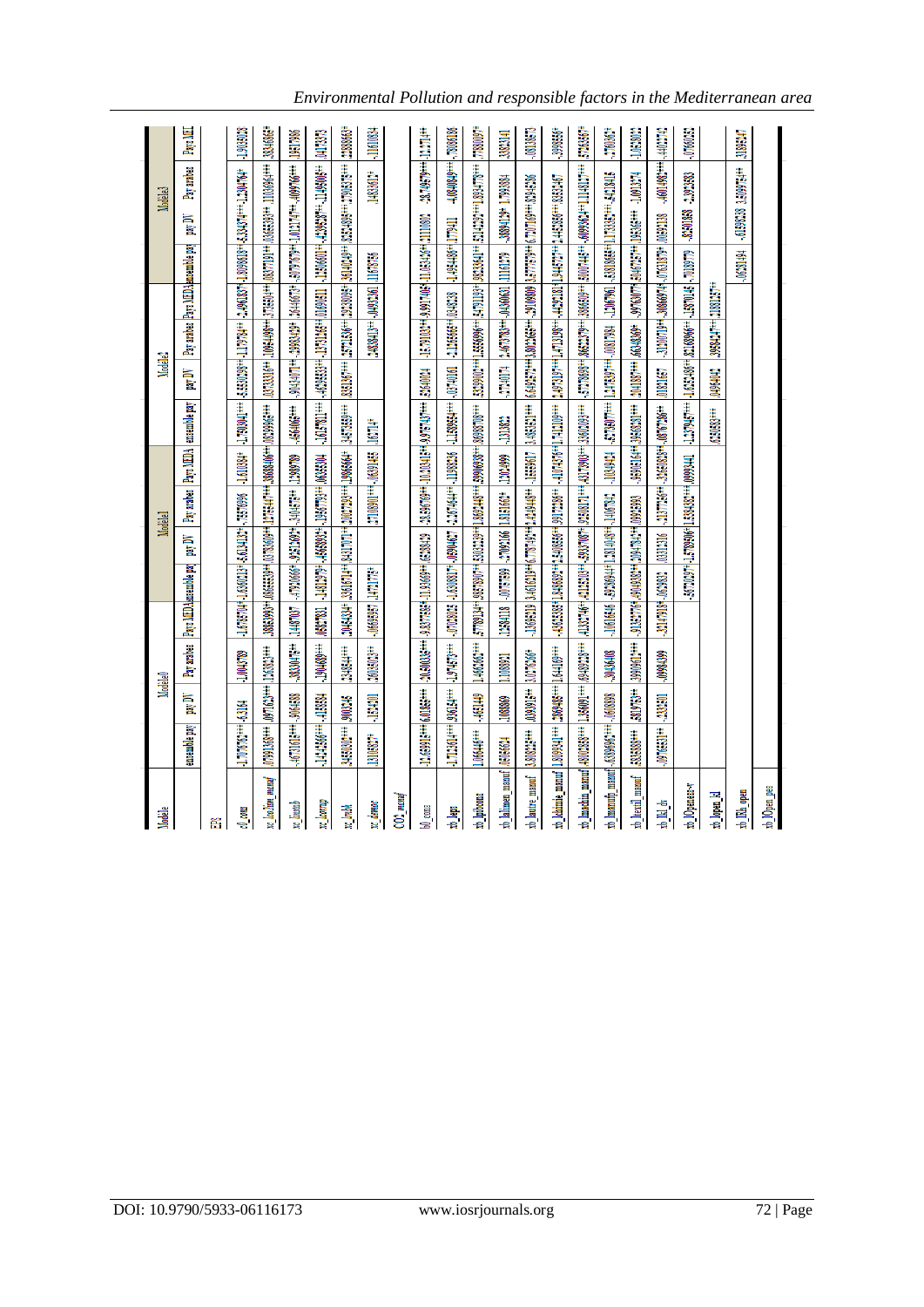| <b>Social</b>                  |                |                                | Modéle4                                              |                                                                     |                         |                                                  | <b>Modèle5</b>                        |                            |                        |                                | Modéle6                                                   |                |
|--------------------------------|----------------|--------------------------------|------------------------------------------------------|---------------------------------------------------------------------|-------------------------|--------------------------------------------------|---------------------------------------|----------------------------|------------------------|--------------------------------|-----------------------------------------------------------|----------------|
|                                | ensemble pay   | pay DV                         | Pay arabes                                           | Pays MEDA                                                           | ensemble pay            | pay DV                                           | Pay arabes                            |                            | Pays MEDA ensemble pay | pay DV                         | Pay arabes                                                | Pays MEDA      |
| Ě                              |                |                                |                                                      |                                                                     |                         |                                                  |                                       |                            |                        |                                |                                                           |                |
| $\omega$ cons                  |                | $1.8799414***$ $-5.4055376***$ | $-1.26903/44$                                        | $-1.6701152$                                                        |                         | $-2.3796396***$ $-5.7369476***$                  | $-1.7907588**$                        | $1.7352438**$              |                        |                                | +1,76553971166+++ +5.929181924++ +1.6453188++ +1.7655944+ |                |
| xe_loo2iim_manuf               | 08441753***    | $.03617552**$                  | 11916746***                                          | 38710237***                                                         | 09217134***             | 0214013                                          | 13027732***                           | 41651864***                | 09172547***            | 0202289                        | 11387919***                                               | 40931267***    |
| xe_linstab                     |                | 49713504*** 1.0515578***       | $-4388339**$                                         | 23013451                                                            | $-4587622***$           | $-1.0809825***-50768625***$                      |                                       | 12917509                   |                        | $-46114174***$ $-1.1083074***$ | $-51562672*** 1281003$                                    |                |
| u lomp                         | $.12886186***$ | $-41418283***$                 | $-126067**$                                          | .00668365                                                           |                         | $-18742902***$ $-45682968***$                    | $-10644094*$                          | 05760488                   | $-18833033+$           | $-45322855***$                 | $-08185523$                                               | 06423848       |
| se bubl                        | 3670231 ***    | 83674912***                    | 28105521 ***                                         | 19313629**                                                          | 40865766 <sup>+++</sup> | 88330012***                                      | 34/95594***                           | 20333921 **                | 41067456***            | 91215728***                    | 33855875***                                               | $.10959579**$  |
| xe democ                       | 12241342       |                                | 22347298**                                           | -08229404                                                           | $21143109**$            |                                                  | 19084973*                             | $-11086509$                | 21344212**             |                                | 15866484                                                  | -07876942      |
| CO2_manuf                      |                |                                |                                                      |                                                                     |                         |                                                  |                                       |                            |                        |                                |                                                           |                |
| $b0$ coms                      | 8.6230268***   | 34226848                       | $-15.72860$ <sup>+++</sup> $-15.631795$ <sup>+</sup> |                                                                     | -5.1766625**            | 3.919109                                         |                                       | ++1011011.14920460204.01-  |                        | 4.0810882                      | $-10.895892***14.160635$                                  |                |
| ich leps                       | 92442925       | <b>UNITAL</b>                  | $-1.4658482***$ $-1.7167047$                         |                                                                     | $2.8758315***$          | $8561821**$                                      | $-5.4322723***$                       | -,98438165                 | 1.9276678***           | $50009391*$                    | -3.1053077***  -1.4072525                                 |                |
| xb lpibcons                    | 83605267***    |                                | $51489182***$ 1.3248548 <sup>***</sup>               | -69800986                                                           | 78411955***             |                                                  | ***87512571 *** 8104892.1 +** 8758 44 |                            | 169219032***           |                                | 41813812*** 1.2369755***                                  | 8677136        |
| to lalimen manuf -.10298551    |                | $-35713186*$                   | 1.5263599#                                           | 30702179                                                            | $-30878778+$            | ,24092106                                        | 79167235                              | 19280017                   | $-00322158**$          | 1714587                        | $1.1632975*$                                              | .26334884      |
| xb_lautre_manuf                | 3.6176793***   | 6.697196***                    | 2.3789303**                                          | -23843687                                                           | 2.8918937***            | 7.0980423***                                     | 1.4778795                             | $-13523789$                | 3.0417325***           | 7.1080154*** 2.6828324***      |                                                           | -.09140228     |
| xb lchimie manuf               | 1.8180338***   | 1.4689177***                   | 1.31604***                                           | -38795653                                                           | 1.9807645***            | $2.6698966***$                                   | 1.9109041 ***                         | 38163794*** 1.829077***    |                        | 1.7663829*** 1.7873327***      |                                                           | 40315824***    |
| xb_lmachin_manuf .36898155***  |                |                                | -58306465*** 76567745*** 743290652*                  |                                                                     | 68363949 ***            | $-47143041**$                                    | 92410266***                           | 52401179***                | 50163024***            | $-4218021$ <sup>*</sup>        | 80102568***                                               | 57741048       |
| xb_lmanufp_manuf -.4564951 *** |                | 1.1876012***                   | 04607846                                             | $-16516385$                                                         | $42761002**$            | 1.0913213***                                     | $7215272**$                           | $-1139713$                 | $.43127471**$          | 1.0622565***                   | ,20115197                                                 | $-21441193*$   |
| xb_ltextil_manuf               | 38466607***    | <b>HAND DOOD</b>               | 14352165                                             | -1.4466896                                                          | 59402751 ***            | 25736792***                                      | -49253999                             | +++h13224+++               | .46681857***           | 26506229***                    | 22159373                                                  | $-1.0079937*$  |
| xb lkl dr                      | $11189327***$  | 01747689                       | $-26430678***$                                       | 19838122***                                                         | $-0.873797$             | $-00656046$                                      |                                       | $-44045845***$ 35488592*** | $-08793696**$          | 0170425                        | $-30599406***$                                            | *** 994449 *** |
| th 10peness-v                  | -1.6134971**   | 95411479                       | $-52279$                                             | 01385855                                                            | 4.5006293***            | $-24838722$                                      | $-5.6727799***$ $-1.003643$           |                            | -3.9551871 ***         | 67789723                       | $-2.5539795**$  -1.4599897                                |                |
| xb_lopen_kl                    | 10209562***    | $-93819074*$                   | 4343234***                                           | -45614183                                                           |                         |                                                  |                                       |                            | 5334789***             | -.74193895                     | 26800232*** 20660621                                      |                |
| INh_open                       | 08276841       | $-1.5663925**$                 | 80208957                                             | 92356135                                                            |                         |                                                  |                                       |                            | 09007439               | ,74193895                      | $-82154714***$ $-11628494$                                |                |
| xb_10pen_pea                   |                |                                |                                                      |                                                                     |                         | 187910881 *** 1.1783764** 5.25414439*** 87910851 |                                       |                            |                        |                                | 2.1207187***   -.81091457*   3.1516159*** 1.3009405       |                |
|                                |                |                                |                                                      | *** signification au seuil de 1% ** au seuil de 5% *au seuil de 10% |                         |                                                  |                                       |                            |                        |                                |                                                           |                |

*Environmental Pollution and responsible factors in the Mediterranean area*

\*\*\* Significant at the  $1\%$ , \*\* 5%, \* 10.

**Ensemble pays: Euro-Mediterranean Countri**es: Austria, Belgium, Cyprus, Denmark, Finland, France, Greece, Ireland, Italy, Malta, Netherlands, Portugal, United Kingdom and Sweden, Israel + Gaza and the Palestinian territories, Lebanon, Libya, Algeria, Egypt, Jordan, Morocco, Syria, Tunisia and Turkey

Pay DV: European countries; Austria, Belgium, Cyprus, Denmark, Finland, France, Greece, Ireland, Italy, Malta, Netherlands, Portugal, United Kingdom and Sweden.

**MEDA group**: Algeria, Egypt, Jordan, Morocco, Syria, Tunisia and Turkey.

**Pays Arabes: Arab Countries**: Algeria, Egypt, Jordan, Morocco, Syria, Tunisia, Gaza and the Palestinian territories, Lebanon, Libya

| <b>Rable 5:</b> Scale effect, Composition effect and Fechnique effect |          |          |             |
|-----------------------------------------------------------------------|----------|----------|-------------|
| Effects/country                                                       | Arab-Med | Euro-Med | Region Med  |
| scale effect                                                          | 1.252    | 0,354    | 1,049       |
| <b>GDP</b>                                                            | 1.252    | 0,354    | 1,049       |
| composition effect                                                    | 0,995    | $-0,176$ | 0.624       |
| Alim manuf                                                            | $-0.695$ | $-0.025$ | 0,104       |
| Autre_manuf                                                           | 0.519    | 0,098    | 3,906       |
| Chimie_manuf                                                          | 1,099    | $-0.032$ | 1,896       |
| Machine manuf                                                         | 0,624    | $-0.063$ | 0,435       |
| Manuf-pib (%GDP)                                                      | $-0,391$ | $-0,128$ | $-0,76$     |
| Text manuf                                                            | $-0.16$  | $-0.025$ | 0.66        |
| technique effect                                                      | $-1,069$ | $-0.371$ | $-1,966986$ |
| <b>EPS</b>                                                            | $-1,069$ | $-0,371$ | $-1,966$    |

**Table 5 :** Scale effect, Composition effect and Technique effect